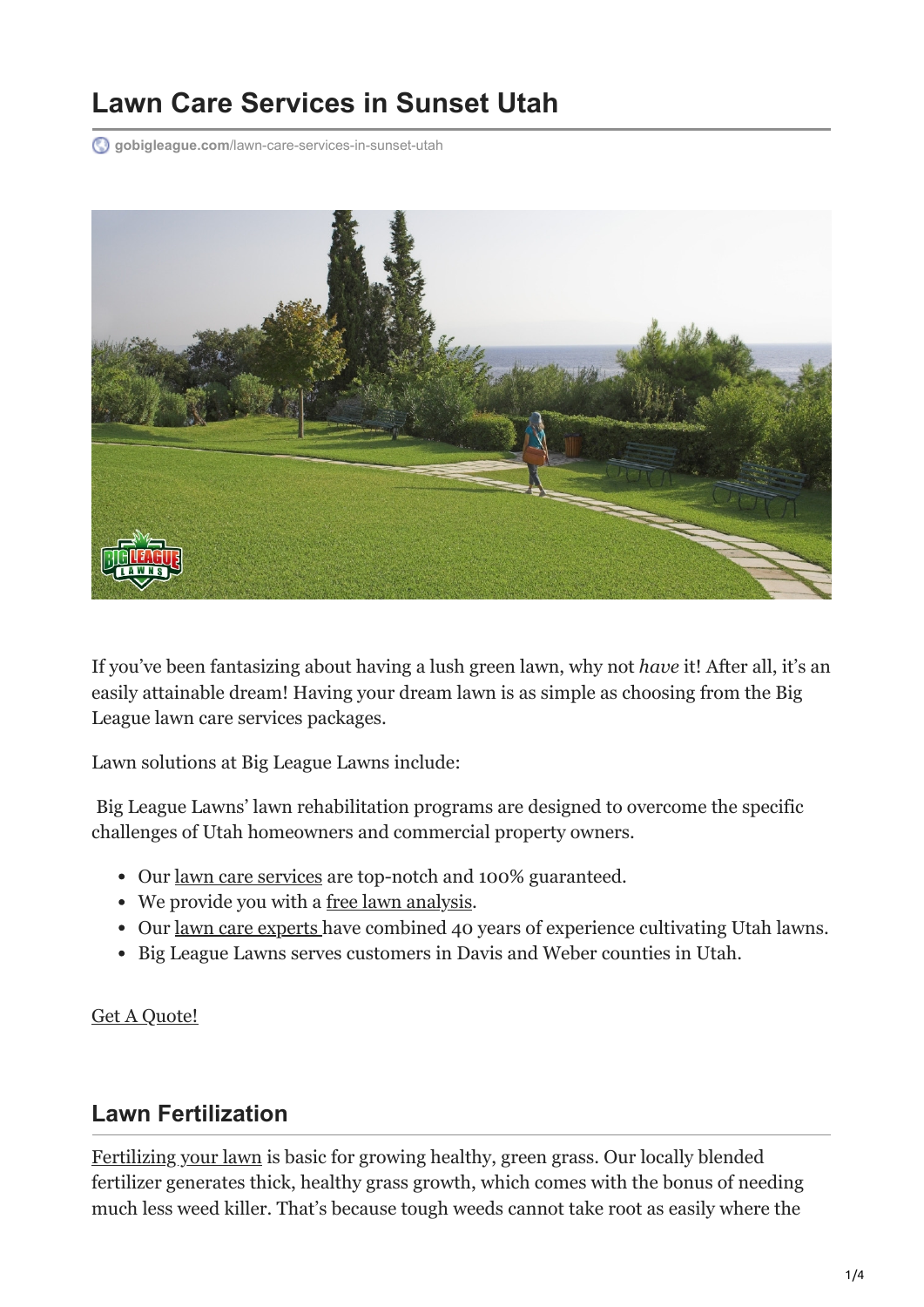grass is dense and hearty. Best of all, a beautiful, healthy yard adds to the exceptional curb appeal of a home, *and* its inviting quality inspires everyone in the family to want to spend more time outdoors enjoying it.

## **Lawn Aeration**

Aeration is making small holes in the soil throughout the yard, to enable air, water, and nutrients to penetrate and reach the grassroots. The heartier roots then grow deeper, generating more robust growth for a thriving lawn. If your yard bears heavy foot traffic causing the soil to become very compacted or if your grass has developed thick thatching, [lawn aeration](https://gobigleague.com/lawn-aerator-service-utah/) provides an effective solution. Big League's lawn rehab experts can determine if treatment with a lawn aerator will help restore healthy grass growth.

## **Lawn Winterization**

Winterizing your Utah lawn begins with a fall soil and lawn assessment by Big League [Utah lawn winterization](https://gobigleague.com/lawn-winterization-utah/) experts. Before the first winter frost, the lawn winterization process will involve *core cultivation*, to increase water and nutrient saturation of roots during the winter months. *Seasonal fertilization* with locally blended ingredients is applied to strengthen your lawn's tolerance to Utah winter conditions and promote the growth density needed to thwart weeds and unwanted grass types. *Fall insect treatment* creates a sustained pest control barrier, protecting your home from insects attracted to the warm interior of your house.

### **Lawn Weed Control Services**

Weeds try to squeeze out grass and take all the ground area possible to consume all your lawn's available resources of light and water, and nutrients. Aggressive weeds can overpower a healthy yard and often leave no room for grass unless they are dealt with by [professional weed control](https://gobigleague.com/lawn-weed-control-company-utah/) solutions. Big League's lawn weed control service eliminates even the most tenacious and persistent weeds, to restore a healthy lawn and help prevent new encroaching weeds from gaining a foothold.

### **Lawn Pest Control Treatment**

When pests and their larvae proliferate in your lawn, they can do extreme damage to grass root systems. For example, lawn grubs often leave large patches of brown grass across lawns. These and other insects can be very difficult to eliminate without professional treatment. Our lawn pest control specialists know how to determine where the insect [populations are concentrated and how to eliminate these and help prevent them from](https://gobigleague.com/lawn-pest-control-utah/) damaging grass for the entire season.

# **Lawn Grub Control**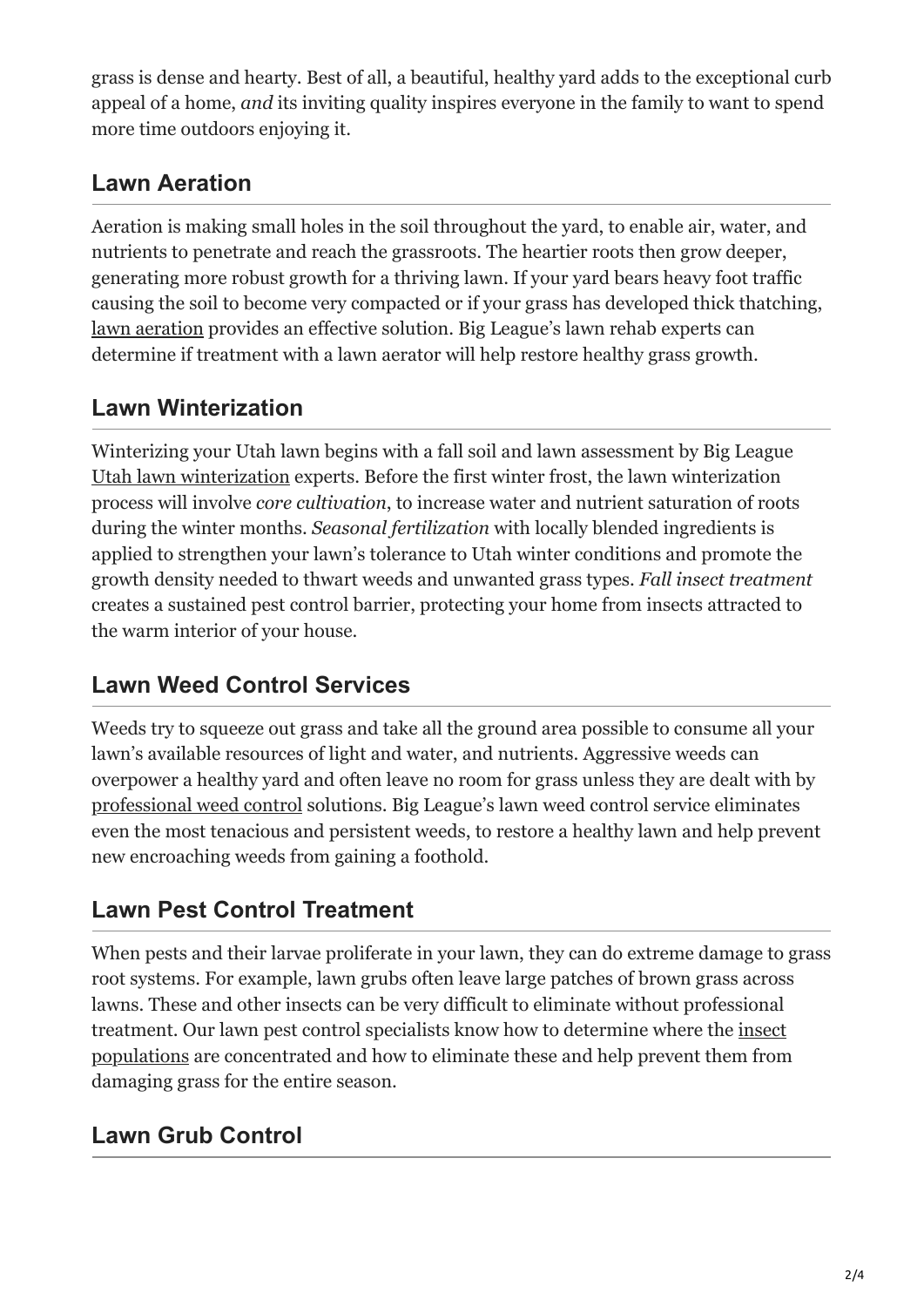Grubs eat grassroots and often leave [big areas of dead grass.](https://gobigleague.com/lawn-grub-prevention-control/) They are dormant in the soil during cold temperatures, then they emerge in warmer periods and feed insatiably on roots, killing wide areas of grass. When they grow into adult beetles, they often feast on and destroy flowers and garden plants. Using typical pesticides from your garden supply store can damage your lawn and still not eliminate the lawn grub problem. We use professional-grade safe and efficient grub control solutions.

#### **Lawn Care Packages**

Take your lawn all the way to the Big League! Use one of our affordable and proven effective Utah lawn care services packages for your home or commercial lawn care in Sunset, Utah:



# **Big League Lawns for Your Lawn Care Services**

Remember, a lush green lawn need not be just a dream. You can really *own* it! Get the [best lawn care services in Sunset UT,](https://gobigleague.com/about-us/) and make your lush lawn dream come true. With affordable Big League lawn rehabilitation, you can soon have the lushest and greenest lawn in your entire neighborhood. Our team of lawn rehab specialists have transformed countless depleted lawns into dreams come true for Utah business and homeowners.

#### *Call [Big League Lawns](https://gobigleague.com/why-choose-big-league-lawns/) at (801) 917-6572, for more information about our lawn care services.*

Check out our many [customer reviews](https://gobigleague.com/view-reviews/) on Google. We're proud to have more than 150 5- Star reviews from customers who are thrilled with their new lawns. How do we do it? Our winning Big League lawn rehabilitation strategies include: